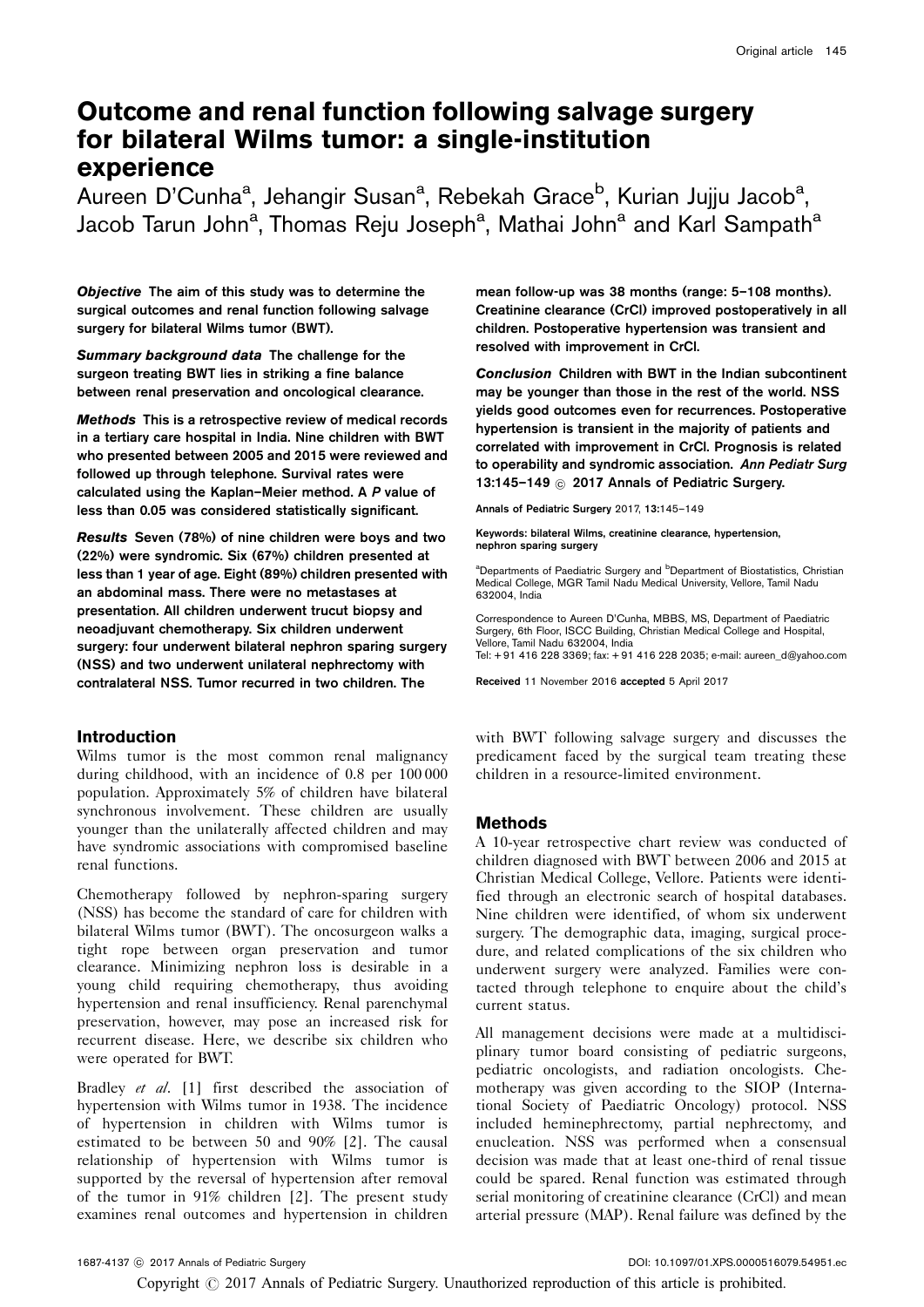need for dialysis or renal transplantation. CrCl was calculated using the Schwartz formula:  $[k \times \text{height}]$ (cm)/creatinine (mg/dl)], where  $k$  is 0.55 and 0.45 for children older and younger than 18 months, respectively [\[3](#page-4-0)]. Postoperative treatment, consisting of adjuvant chemotherapy with or without radiation, was given.

Cumulative survival analysis was performed using Kaplan– Meier estimate for disease-free survival (DFS) and overall survival rates. A  $P$  value of less than 0.05 was taken as statistically significant.

#### Results

### Patient characteristics

Seven (78%) of nine children diagnosed with BWT during the study period were boys. Two (22%) children were syndromic: one child had Denys Drash syndrome and another had an unspecified syndrome consisting of squint, macrocephaly, hypotonia, and hypospadias. Six (67%) children presented at less than 1 year of age. Eight (89%) children presented with an abdominal mass with or without fever, vomiting, and failure to thrive. One child presented with pyonephrosis and his tumors were subsequently picked up on imaging following percutaneous drainage. The clinical features of the six operated children are summarized in Table 1. There were no metastases at presentation.

#### Preoperative status

All children underwent a bilateral trucut biopsy followed by neoadjuvant chemotherapy. All tumors were of a favorable histology; WT1 gene was positive in six of seven patients tested. Of the 12 renal units operated, 10 showed a mean 24% decrease in tumor size following chemotherapy. Two renal units increased in size by an average of 16%. One of these lesions showed rhabdomyoblastic differentiation and the others had blastemal components.

A computed tomography (CT) was performed for all patients after initial chemotherapy to measure response by change in size and vascularity and plan surgery. A select group of patients underwent a two-dimensional color Doppler to look for vascular involvement or to confirm the presence of a tumor thrombus.

Both syndromic children died before surgery. The child with pyonephrosis failed to attend the outpatient department for chemotherapy after diagnosis; the other presented with septic shock and died before chemotherapy could be initiated. Another child with nephrotic

syndrome failed to respond to second-line chemotherapy and was referred for a renal transplant. He was lost to follow-up.

#### Surgical management

Six children underwent surgery following chemotherapy. The median time from diagnosis to surgery was 63 days (range: 50–280 days). Both sides were operated at the same time. Surgery was decided based on preoperative imaging and intraoperative findings. Intraoperative ultrasound was used when NSS was planned. Bilateral NSS was possible in four children (cases 1–3, 5). Cases 4 and 6 underwent unilateral nephrectomy and contralateral NSS.

Surgical margins were negative in all patients. All tumors were of favorable histology. Five of six tumors were WT1 positive.

Postoperative complications included urinomas requiring percutaneous drainage in patients 1 and 2 and a urinary tract infection in patient 3. The development of the urinoma did not have any bearing on the long-term function of the kidney.

#### Outcome

Functional outcome was monitored by serial CrCl and MAP evaluations. CrCl preoperatively ranged from 59 to 217 (mean: 129). Postoperatively, there was an initial fall in CrCl, followed by a steady rise in half of the children. The CrCl was within normal limits for age at 1-year follow-up with an average CrCl of 124 (range: 81–228). [Figure 1a](#page-2-0) shows the comparison of CrCl values for the six children at various points in time.

Four of six patients were hypertensive preoperatively and one additional child developed hypertension postoperatively. At 1-month follow-up, antihypertensive therapy was stopped for three children, and 1 year later for another child. One child required antihypertensives for 92 months. All surviving operated children are presently normotensive and off medication. The median time to resolution of hypertension postoperatively was 1 month (interquartile range: 1–12 months). [Figure 1b](#page-2-0) shows the trend of MAPs in the six operated children. (For case 5, only the hypertensive status was known but no MAP value was available; therefore, he was not included in the graph). Resolution of hypertension seemed to be associated with improvement in CrCl.

Table 1 Clinical features of the six operated patients

| Patient<br>no. | Age<br>(months) | Surgery    |             | Histology  |           |          | Creatinine clearance |           |      | Hypertension |                                                      |                                |                    |       |
|----------------|-----------------|------------|-------------|------------|-----------|----------|----------------------|-----------|------|--------------|------------------------------------------------------|--------------------------------|--------------------|-------|
|                |                 | Right      | Left        | Right Left |           | WT1      |                      |           |      |              | Preoperative year Current Preoperative Postoperative | Maximum follow-<br>up (months) | Recurrence Outcome |       |
|                | 17              | <b>NSS</b> | <b>NSS</b>  | FH         | FH.       | Positive | 217                  | 193       | 159  |              | TH                                                   | 28                             | Nil                | Alive |
| $\overline{2}$ | 10              | <b>NSS</b> | <b>NSS</b>  | FH         | <b>FH</b> | Positive | 189                  | 171       | 228  | $\div$       | TH                                                   | 29                             | Nil                | Alive |
| З              | 12              | <b>NSS</b> | <b>NSS</b>  | FH         | <b>FH</b> | Positive | 59                   | 80        | 88   | +            | +                                                    | 108                            | Bilateral          | Alive |
| 4              | 10              | NSS.       | Nephrectomy | FH         | <b>FH</b> | Negative | 65                   | 73        | 121  |              | TH                                                   | 41                             | Nil                | Alive |
| 5              | 48              | <b>NSS</b> | <b>NSS</b>  | FH         | <b>FH</b> | FP       | 113                  | 97        | 97.2 |              |                                                      | 10                             | Unilateral         | Died  |
| 6              | 6               | NSS.       | Nephrectomy | FH         | FH        | P        | 130                  | <b>NA</b> | 81   |              |                                                      | 5                              | Nil                | Died  |

Current refers to the value/status at last follow-up.

FH, favorable histology; FP, focally positive; NA, not applicable; NSS, nephron-sparing surgery; TH, transient hypertension.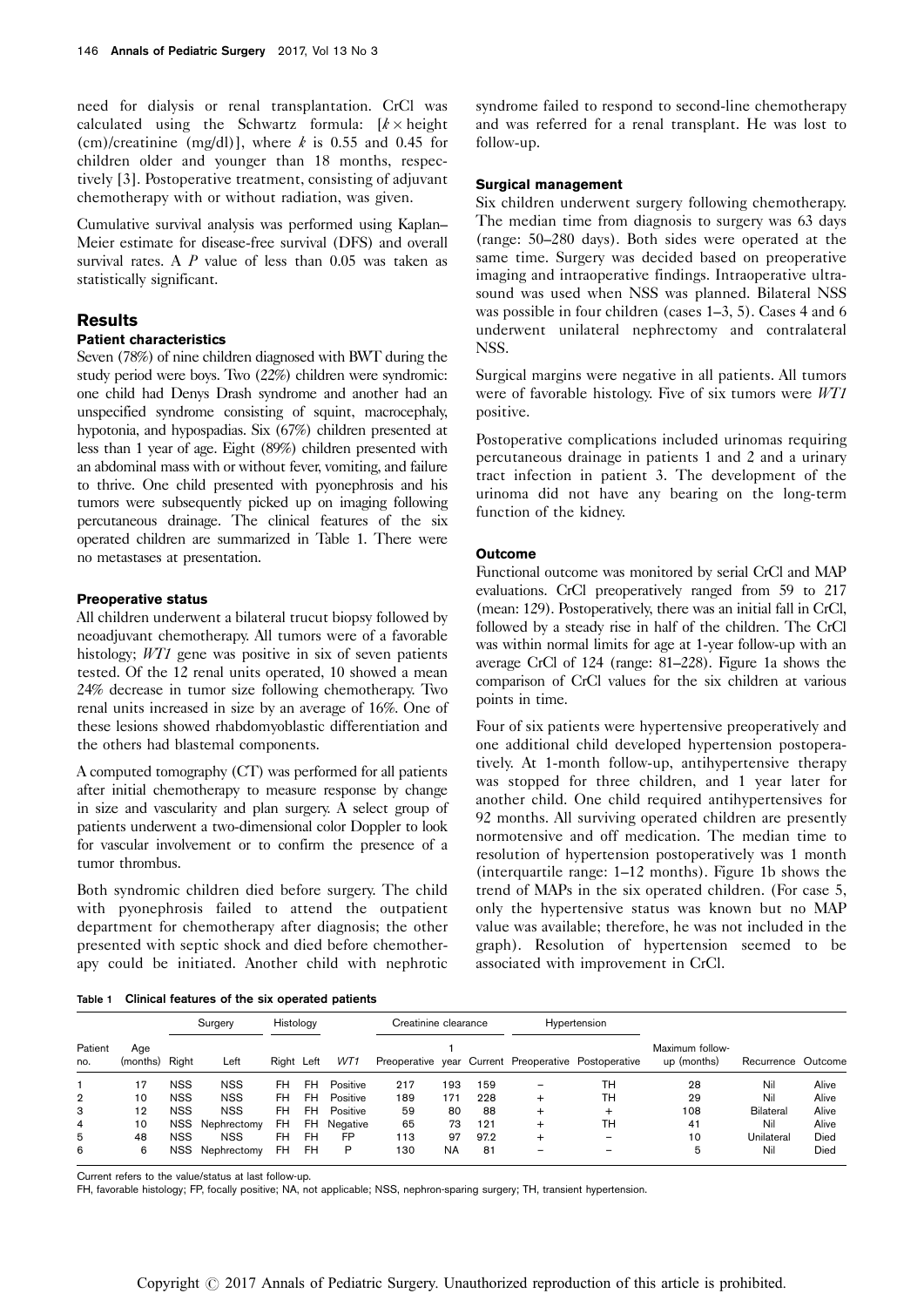<span id="page-2-0"></span>

(a) Creatinine clearance (CC) trends over time. (b) Mean arterial pressure (MAP) trends over time.

Two children had renal scintigrams on follow-up in view of postoperative urinomas (cases 1 and 2). Despite the formation of urinomas postoperatively both renograms showed good uptake, outline, and drainage at 1-year follow-up.

The tumor recurred in two children. Case 3 [\(Fig. 2a\)](#page-3-0) developed recurrence on the right side 4 months after bilateral NSS ([Fig. 2b\)](#page-3-0) and subsequently underwent a right nephrectomy. Two years later he was found to have a nodule in the left kidney [\(Fig. 2c](#page-3-0)), which was enucleated. He is well at 108 months' follow-up ([Fig. 2d\)](#page-3-0). Case 5 developed a skin nodule at the biopsy site 7 months after surgery, which on evaluation revealed a widespread recurrence in the right renal bed. His family opted for alternative medicine and he died 3 months later.

The mean follow-up was 38 months (range: 5–108 months). The DFS was 63% at 3 years, which corresponded to a mean DFS time of 28 months (95% confidence interval of 13–42 months) [\(Fig. 3\)](#page-3-0). The overall survival at 3 years was 75%, which corresponded to a mean survival period of 30 months (95% confidence interval of 18–40 months).

## **Discussion**

From a surgical perspective, BWT remains a challenge for more than one reason. These children present at an earlier age compared with those with unilateral Wilms

tumor. The mean age at presentation in our study was 16 months, which is younger than that reported elsewhere [\[4–6\]](#page-4-0). Most children present with large abdominal masses [\[4–8\]](#page-4-0). These predispose to recurrent aspiration due to increased intra-abdominal pressure. Further, administering chemotherapy in younger children with renal impairment is not without risk. A high index of suspicion is necessary for unusual presentations, as highlighted in the child who presented with bilateral pyonephrosis.

Imaging plays a crucial role in the preoperative planning, especially for NSS. The use of-fluorine-18 fluorodeoxyglucose PET or quantitative MRI preoperatively to assess response and plan surgery are desirable [\[9\]](#page-4-0). We found a combination of ultrasound and computed tomography to be cost-effective and adequate. Intraoperative ultrasound is a useful adjunct to define the extent of dissection required.

Preoperative chemotherapy is essential in NSS as the aim is to safely preserve as much functional renal tissue as possible. This has unified the SIOP and NWTS protocol for BWT. Renal failure rates in NWTS-1 and NWTS-2 dropped from 16.4 to 3.8% respectively in NWTS-4 [\[10](#page-4-0)]. When the response to first-line chemotherapy is not encouraging, second-line chemotherapy may be initiated. Persistent unresponsiveness should raise suspicions of non-Wilms renal tumors. These tumors may tend toward needing renal replacement therapy (RRT). One child in our study required second-line chemotherapy.

WT1 was positive in 86% tumors in this study. There was no statistically significant difference in outcome in relation to WT1. A long-term study on the clinical relevance of WT1 mutations revealed no significant difference in the overall survival of patients with and those without WT1 mutations [\[10](#page-4-0)]. Contrary to this, Oue et al. [\[5\]](#page-4-0) reported higher rates of nephropathy in  $WT1$ tumors in the long term. They suggested a minimum of 10-year follow-up after treatment completion. Likewise, Royer-Pokora et al. [\[11\]](#page-4-0) identified and increased risk for bilateral tumors and second tumor events in those with WT1 germline mutations, thereby advocating surveillance until adulthood.

In the management of Wilms tumor, NSS is usually reserved for BWT [\[12](#page-4-0)]. We found that the type of surgical procedure used did not have a bearing on outcome. Several groups advocate favoring a more NSS over achieving negative surgical margins [\[4,10\]](#page-4-0). Positive surgical margins do not necessarily lead to local recurrence as adjuvant chemotherapy and radiation prevent the same [\[4,10](#page-4-0)]. Urine leak, pyelonephritis, and proteinuria are some of the expected complications with NSS. Although three patients developed complications, this did not affect their function or survival. This is in accordance with the 2001 SIOP report, which reported that, although the complications with NSS are higher, the difference is not statistically significant [\[13\]](#page-4-0).

The development of hypertension has been a cause of concern following bilateral renal surgery. We found that two children required antihypertensives for more than a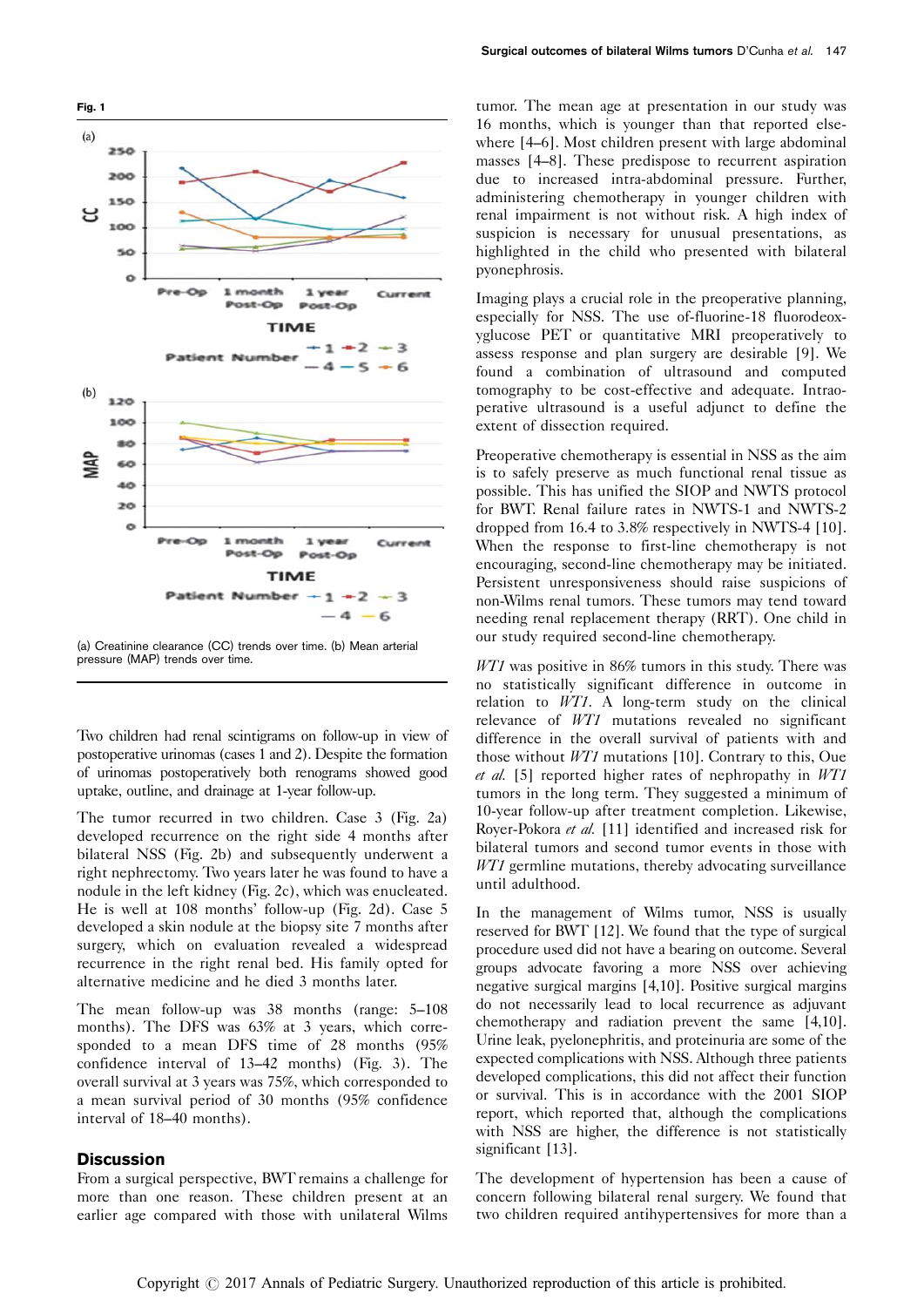<span id="page-3-0"></span>



Radiological images of patient 3. (a) Preoperative computed tomographic (CT) image of patient 3 showing bilateral large renal masses. (b) CT image showing recurrence on the right side 4 months after bilateral nephron-sparing surgery. (c) Follow-up CT 2 years later showing the left renal recurrence. (d) Ultrasonographic image at last follow-up demonstrating good left residual kidney.



month postoperatively (cases 1 and 3). The type of operation did not seem to correlate with the need for antihypertensives in our study as compared with the study by Herbetus et al. [\[14\]](#page-4-0), who found higher rates of

hypertension with unilateral NSS and contralateral nephrectomy. However, our cohort is small and further studies may be required to decide the best possible outcome for children with BWT with regard to hypertension.

Further, in the same series, there was a decrease in the prevalence of hypertension postoperatively (58.8–41.2%) [\[14](#page-4-0)]. Our results are similar, suggesting that hypertension is likely multifactorial and may reflect tumor activity, tumor location, and postoperative nephron preservation. The fact that an individual's hypertensive status is subject to change over time should also be considered when analyzing variability in results.

It is known that the Schwartz formula for CrCl calculation is not routinely applicable to children below 2 years and is further limited by its tendency to overestimate CrCl. This explains some spuriously high CrCl values in our study. However, as the comparison was within the same patients as regards preoperative and postoperative CrCl, the trend rather than the absolute value was considered to reflect improvement or deterioration in renal function.

The preoperative range in CrCl varied among children and there was no correlation between the actual value of CrCl and development of hypertension. However, we